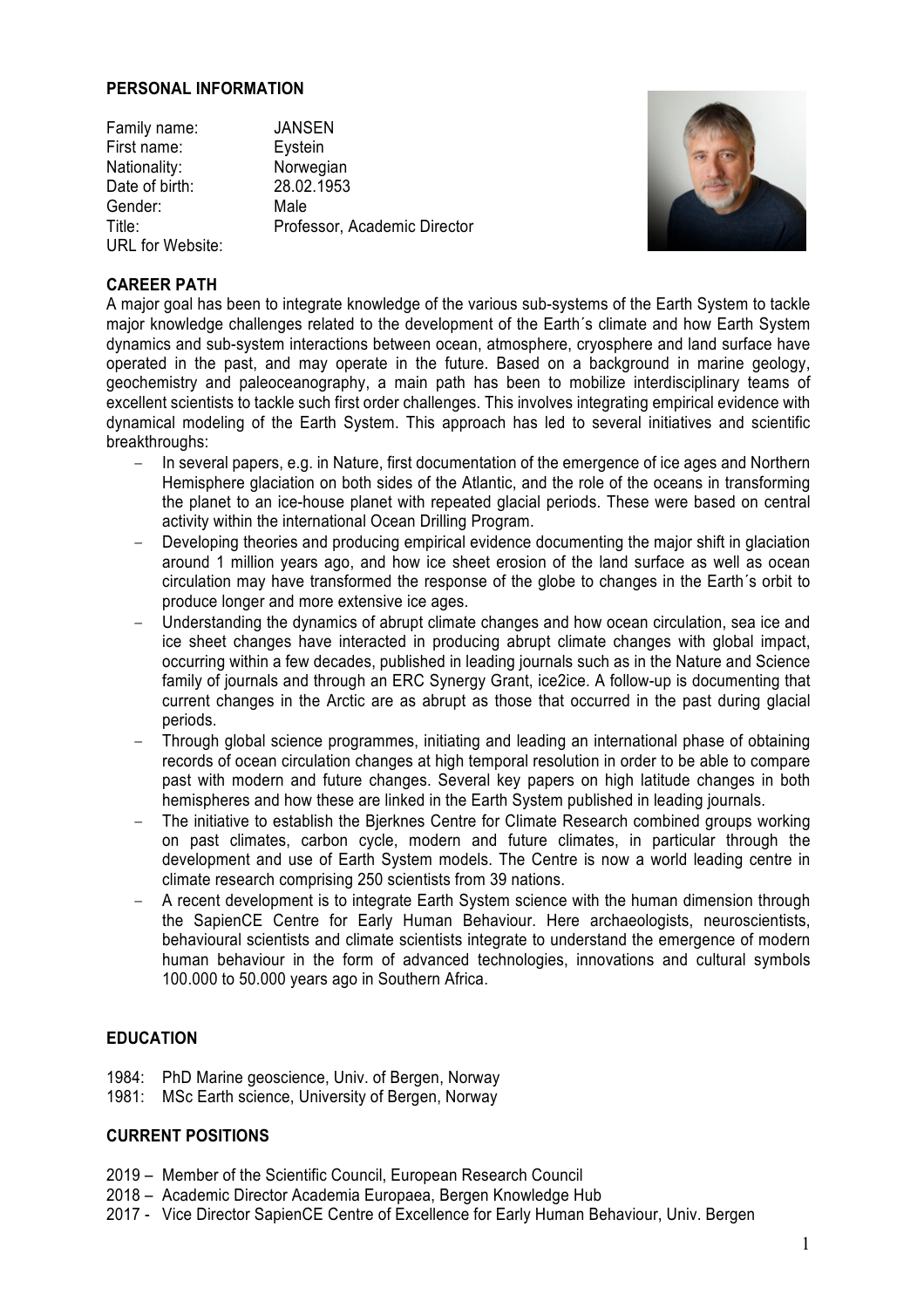- 1993 Professor Earth science/paleaoclimatology, Univ. Bergen
- 2003 Adjunct research professor, Norwegian Research Centre (NORCE), Bergen
- 2012 Member of the Executive committee for the European Climate Research Alliance (ECRA)
- 2015 Member of the Board Norwegian Meteorological Institute

### **PREVIOUS POSITIONS OF RELEVANCE FOR NOMINATION**

- 2000 2013: Founding Director Bjerknes Centre for Climate Research
- 1985 1993: Associate professor Earth science/palaeoclimatology, Univ. Bergen
- 1989: Visiting scientist Lamont Doherty Earth Observatory, Columbia University, USA
- 1987: Visiting scientist Christian Albrechts Univ. Kiel, Germany

#### **COMMISSION OF TRUST**

- 2015-2019: Member of the Earth System Science panel for ERC Advanced Grants.
- 2003-2009: Co-chair of CLIVAR-PAGES intersection panel, World Climate Research Program
- 2003-2009: Member of PAGES Scientific Steering Committee, International Geosphere/Biosphere Program
- 2004-2011: Member of the program board for the Norwegian climate research program
- 2006-2010: Member of Steering Committee for the European Science Foundation Euromarc Program
- 1989-1994: Member of the Ocean Drilling Program Ocean History Panel 1989-1994

# **EXPERIENCE IN THE PROVISON OF SCIENTIFIC ADVICE AT NATIONAL, EUROPEAN AND INTERNATIONAL LEVEL**

- $-$  Lead author IPCC  $5<sup>th</sup>$  Assessment Report, and the Summary for Policy Makers/Technical Summary author team, 2013.
- Co-ordinating lead Author IPCC 4<sup>th</sup> Assessment Report and participant in the IPCC Plenary with governments to adopt the report and the Summary for Policymakers, 2007.
- Dissemination of science-based climate change knowledge at the global climate change negotiations (UNFCCC) COP Meetings in Paris 2015, Durban 2013, Copenhagen 2009.
- Speaker at several conferences organised by national and European organisations, such as the EU Commission on Science Diplomacy
- Expert consultant for Norwegian prime minister Jens Stoltenberg and the Norwegian Ministers of Climate and Environment and Global Development on understanding climate change and on climate policies.
- Organiser of national and international seminars on Science Advice for Policy as part of Academia Europaea outreach activities of disseminating SAPEA reports under the EU Commission´s Science Advice Mechanism.
- Organising seminars on international conferences to connect Universities to the UN 2030 Agenda on the Societal Development Goals.
- Member of Scientific Advisory Boards at: IBS Centre for Climate Physics, S Korea; Bert Bolin Centre, Stockholm, Sweden; Centre for Marine Geosciences (MARUM), Bremen, Germany; IC3 Centre for Climate Research, Barcelona, Spain.
- Member of evaluation panels for German Marine Research; Alfred Wegener Inst. for Polar and Marine Research; Danish Pioneer Centres.

### **EXPERIENCE IN PUBLIC COMMUNICATION OF SCIENCE**

- Public lectures on the relationship between natural changes in the Earth System and the ongoing and future climate changes nationally (about 10/year), and in China, India, Poland, Sweden, Denmark, USA.
- Numerous national media appearances and debates on the relationship between natural changes in the Earth System and the ongoing and future climate changes, as well as media appearances in India, South Africa, UK, EU-wide media and Sweden.
- Dissemination of IPCC assessment reports to numerous media outlets globally.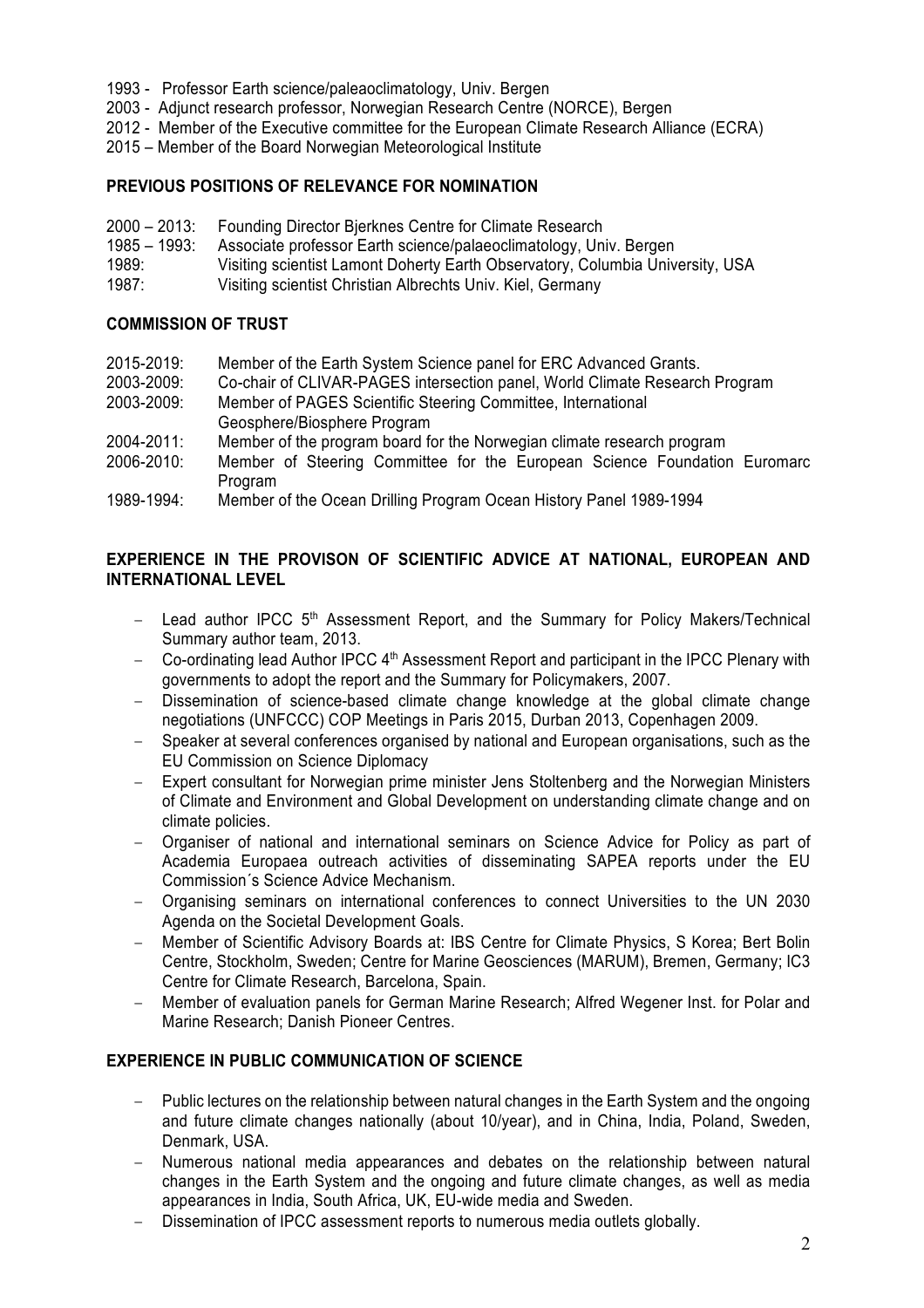# **FELLOWSHIPS AND AWARDS**

### **Fellowships**

- British Council to work at the University of Cambridge
- Kiel University, Germany
- Research Council of Norway to work at Columbia University, USA

### **Recognitions and Academy memberships**

- Member of the Norwegian Academy for Science and Letters (1998)
- Member of the Norwegian Academy for Technological Sciences (2005)
- Member of the Norwegian Academy for Polar Research (2006)
- Member of Academia Europaea (2012)
- Group leader geoscience Norwegian Academy for Science and Letters (2018-)

### **Awards/prizes**

- As coordinating Lead Author of IPCC AR 5 co-recipient of the Nobel Peace Prize to the IPCC (2007)
- Brøgger award for life-long achievements in Earth Science (highest recognition of Norwegian geologists) (2019)
- Meltzer Prize for research excellence (2019)

### **Major project awards**

- Bjerknes Centre for Climate Research, Director 10-year funding as Centre of Excellence 2003- 2013, Research Council of Norway
- SapienCE Centre for Early Human Behaviour 10-year funding as Centre of Excellence 2017- 2027, Research Council of Norway
- ERC Synergy Grant ice2ice, Corresponding PI, European Research Council 2014-2019

### **SUPERVISION AND MENTORING**

- Main advisor to 26 students for MSc degrees and 16 students for PhD degrees. In addition 3 students currently in PhD program
- Former PhD students and post docs have gone into senior positions both in the private sector, primarily energy industry, environmental agencies and research, including professors at Norwegian and European universities, and directors of research in research institutes.

# **OTHER ASSIGNMENTS**

- Regular reviewer for proposals from national funding agencies in USA, Canada, UK, France, Germany, the Netherlands, Sweden, Poland, Switzerland, EU Framework Programmes
- Regular reviewer for Nature, Science and leading specialist journals
- Regular consultant for promotions and tenure: e.g Royal Society membership, Tenure at MIT, Columbia University, Penn State Univ., Stockholm University, Bremen University, AWI

### **SELECTED PUBLICATIONS**

*About 200 peer reviewed publications Citations (Google scholar): 34500 H-Index: 67(Google Scholar) A full publication list with citations can be found at:* https://scholar.google.com/citations?user=YnmZaSwAAAAJ&hl=en

(authors who were PhD students and Post docs supervised at time of publication in blue)

**E Jansen**. JH Christensen, T Dokken, KH Nisancioglu, BM Vinther, Emilie Capron, C Guo, MF Jensen, PL. Langen, RA Pedersen, S Yang, M Bentsen, HA Kjær, H Sadatzki, E Sessford, M Stendel, in press: Past perspectives on the present era of abrupt Arctic climate change, *Nature Climate Change*, in press.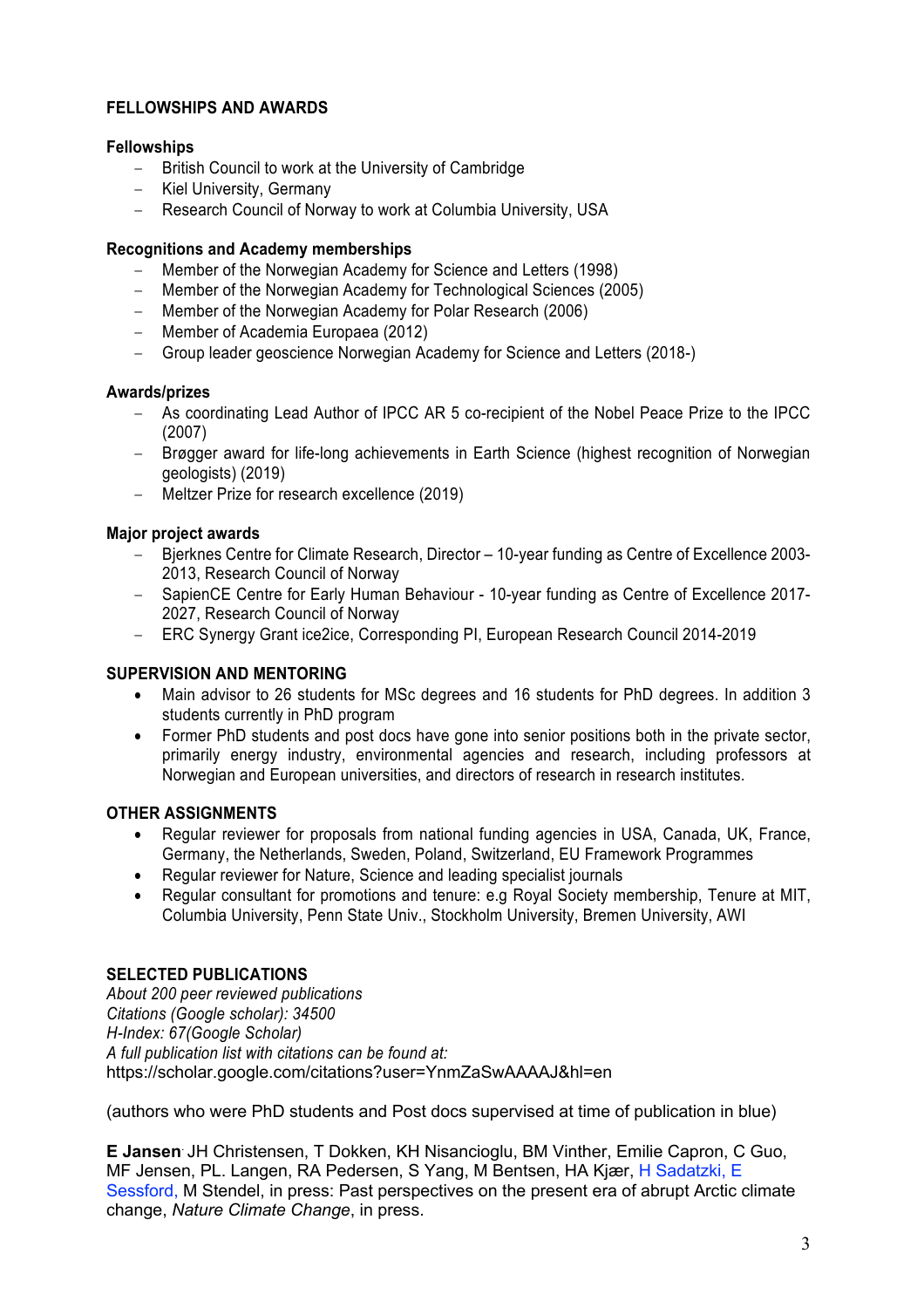H. Sadatzki, T. M. Dokken, S. M. P. Berben, F. Muschitiello, R. Stein, K. Fahl, L. Menviel, A.l Timmermann and **E. Jansen**, 2019. Sea ice variability in the southern Norwegian Sea during glacial Dansgaard–Oeschger climate cycles. *Science Advances 2019; 5:eeau6174*

MW Miles, DV Divine, T Furevik, **E Jansen**, M Moros, AEJ Ogilvie, 2014: A signal of persistent Atlantic multidecadal variability in Arctic sea ice. *Geophysical Research Letters* 41 (2), 463-469.

Masson-Delmotte, V., M. Schulz, A. Abe-Ouchi, J. Beer, A. Ganopolski, J.F. González Rouco, **E. Jansen,** K. Lambeck, J. Luterbacher, T. Naish, T. Osborn, B. Otto-Bliesner, T. Quinn, R. Ramesh, M. Rojas, X. Shao and A. Timmermann, 2013: Information from Paleoclimate Archives. In: *Climate Change 2013: The Physical Science Basis. Contribution of Working Group I to the Fifth Assessment Report of the Intergovernmental Panel on Climate Change*. Cambridge University Press, Cambridge, United Kingdom and New York, NY, USA, pp. 383–464, doi:10.1017/CBO9781107415324.013.

P De Deckker, M Moros, K Perner, **E Jansen**, 2012: Influence of the tropics and southern westerlies on glacial interhemispheric asymmetry. *Nature Geoscience* 5 (4), 266-269

LLoyd, Jeremy; Moros, Matthias; Perner, Kerstin; Telford, Richard; Kuijpers, Antoon; J**ansen, Eystein;**  McCarthy, David, 2011. A 100 year record of ocean temperature control on the stability of Jakobshavn Isbrae, West Greenland. *Geology* 39 (9): 867-870.

Waelbroeck, Claire; Paul, A; Kucera, M; Rosell-Melee, A; Weinelt, M; Schneider, R; Mix, AC; Abelmann, A; Armand, L; Bard, E; Barker, S; Barrows, TT; Benway, H; Cacho, I; Chen, MT; Cortijo, E; Crosta, X; de Vernal, A; Dokken, Trond Martin; Duprat, J; Elderfield, H; Eynaud, F; Gersonde, R; Hayes, A; Henry, M; Hillaire-Marcel, C; Huang, CC; **Jansen, Eystein;** Juggins, S; Kallel, N; Kiefer, T; Kienast, M; Labeyrie, L; Leclaire, H; Londeix, L; Mangin, S; Matthiessen, J; Marret, F; Meland, M; Morey, AE; Mulitza, S; Pflaumann, U; Pisias, NG; Radi, T; Rochon, A; Rohling, EJ; Sbaffi, L; Schafer-Neth, C; Solignac, S; Spero, H; Tachikawa, K; Turon, JL. Constraints on the magnitude and patterns of ocean cooling at the Last Glacial Maximum. *Nature Geoscience* 2009 ;Volum 2.(2) s. 127-132

**Jansen, Eystein**; Overpeck, J.T.; 9, co-authors, 2007. Chapter 6: Paleoclimate. In: *Solomon, S.; Qin D.; Manning M.; Chen Z.; Marquis M.; Averyt K.B.; Tignor M.; Miller H.L. (Eds.) Climate Change 2007 - The physical Basis - Working Group I Contribution to the Fourth Assessment Report of the Intergovernmental Panel on Climate Change.* Cambridge University Press, ISBN 978-0-521-88009-1.

Kleiven, Helga Flesche; **Jansen, Eystein**; Fronval, T.; Smith, T.M., 2002. Intensification of Northern Hemisphere glaciations in the circum Atlantic region (3.5-2.4 Ma) ice-rafted detrius evidence. *Palaeogeography, Palaeoclimatology, Palaeoecology*, 184(3-4), p. 213-223.

**Jansen, Eystein**; Fronval, T.; Rack, F.; Channell, J.E.T., 2000. Pliocene-Pleistocene ice rafting history and cyclicity in the Nordic Seas during the last 3.5 Myr. *Paleoceanography,*  15(6), p. 709-721.

Dokken, T. M.; **Eystein Jansen**, 1999. Rapid changes in the mechanism of ocean convection during the last glacial period. *Nature* 401, p. 458-461.

Watson, A.J.; Messias, M.J.; Fogelquist, E.; Van Scoy, K.A.; Johannessen, Truls; Oliver, K.I.C; Stevens, D.P.; Rey, Fransisco; Tanhua, T.; Olsson, Anders; Carse, F.; Simonsen, K.; Ledwell, J.R.; **Jansen, Eystein**; Cooper, D.J.; Kruepke, J.A.; Guilyardi, E., 1999. Mixing and convection in the Greenland Sea from a tracer-release experiment. *Nature* 401 (6576), p. 902-904.